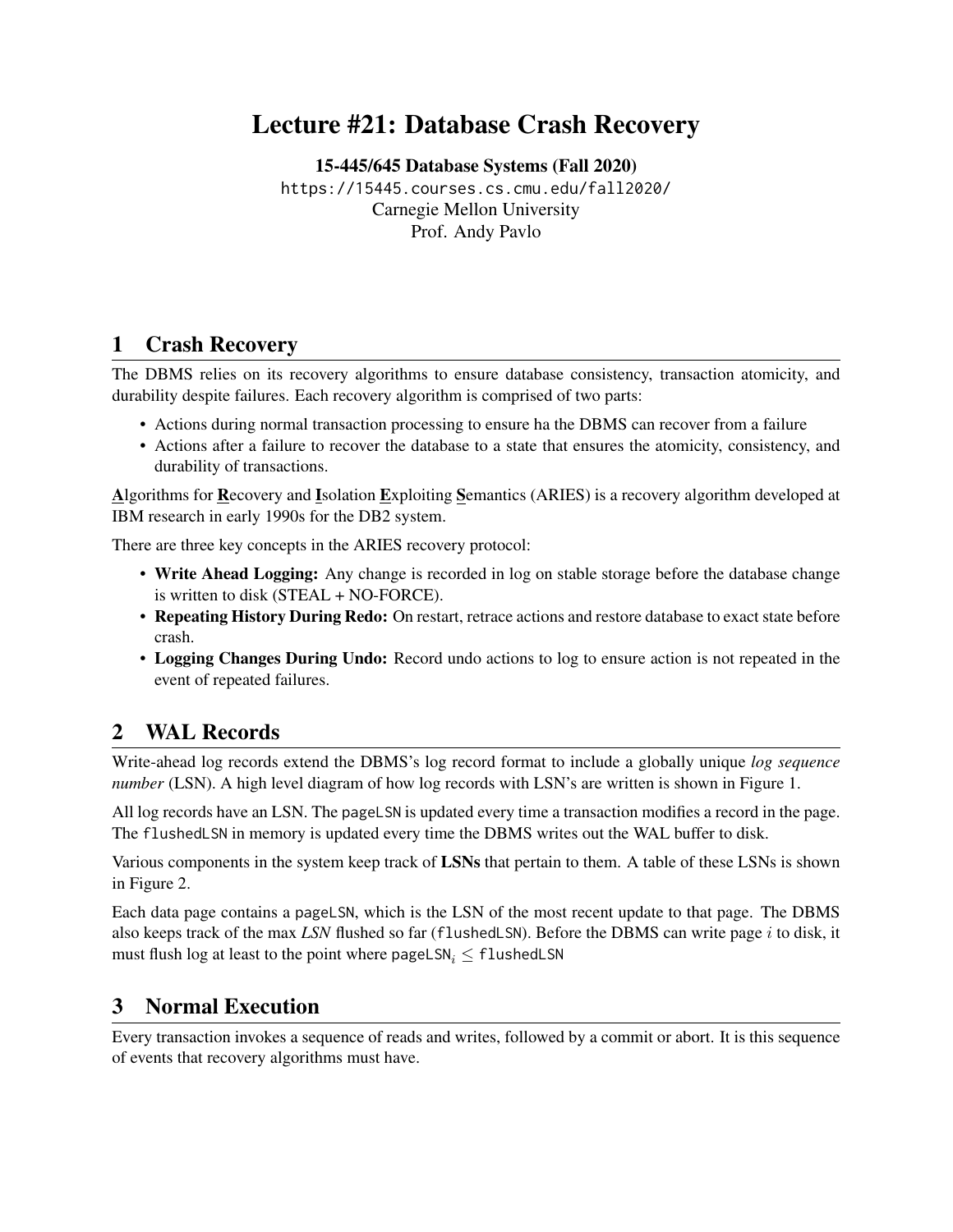<span id="page-1-0"></span>

<span id="page-1-1"></span>Figure 1: Writing Log Records – Each WAL has a counter of LSNs that is incremented at every step. The page also keeps a pageLSN and a recLSN, which stores the first log record that made the page dirty. The flushedLSN is a pointer to the last LSN that was written out to disk. The MasterRecord points to the last successful checkpoint 1 passed.

| Name                | Where             | <b>Definition</b>                                                                    |
|---------------------|-------------------|--------------------------------------------------------------------------------------|
| flushedLSN          | Memory            | Last LSN in log on disk                                                              |
| pageLSN             | page <sub>v</sub> | Newest update to                                                                     |
| recLSN              | page <sub>v</sub> | page <sub>v</sub><br>Oldest update to page <sub>v</sub><br>since it was last flushed |
| <b>lastLSN</b>      | Т,                | Latest record of txn $T_i$                                                           |
| <b>MasterRecord</b> | Disk              | LSN of latest<br>checkpoint                                                          |

Figure 2: LSN Types – Different parts of the system also maintain different types LSN's that store relevant information.

#### Transaction Commit

When a transaction goes to commit, the DBMS first writes COMMIT record to log buffer in memory. Then the DBMS flushes all log records up to and including the transaction's COMMIT record to disk. Note that these log flushes are sequential, synchronous writes to disk. There can be multiple log records per log page. A diagram of a transaction commit is shown in [Figure 3.](#page-2-0)

Once the COMMIT record is safely stored on disk, the DBMS returns an acknowledgment back to the application that the transaction has committed. At some later point, the DBMS will write a special TXN-END record to log. This indicates that the transaction is completely finished in the system and there will not be anymore log records for it. These TXN-END records are used for internal bookkeeping and do not need to be flushed immediately.

### Transaction Abort

Aborting a transaction is a special case of the ARIES undo operation applied to only one transaction.

An additional field is added to the log records called the prevLSN. This corresponds to the previous LSN for the transaction. The DBMS uses these prevLSN values to maintain a linked-list for each transaction that makes it easier to walk through the log to find its records.

A new type of record called the *compensation log record* (CLR) is also introduced. A CLR describes the actions taken to undo the actions of a previous update record. It has all the fields of an update log record plus the *undoNext* pointer (i.e., the next-to-be-undone LSN). The DBMS adds CLRs to the log like any other record but they never need to be undone.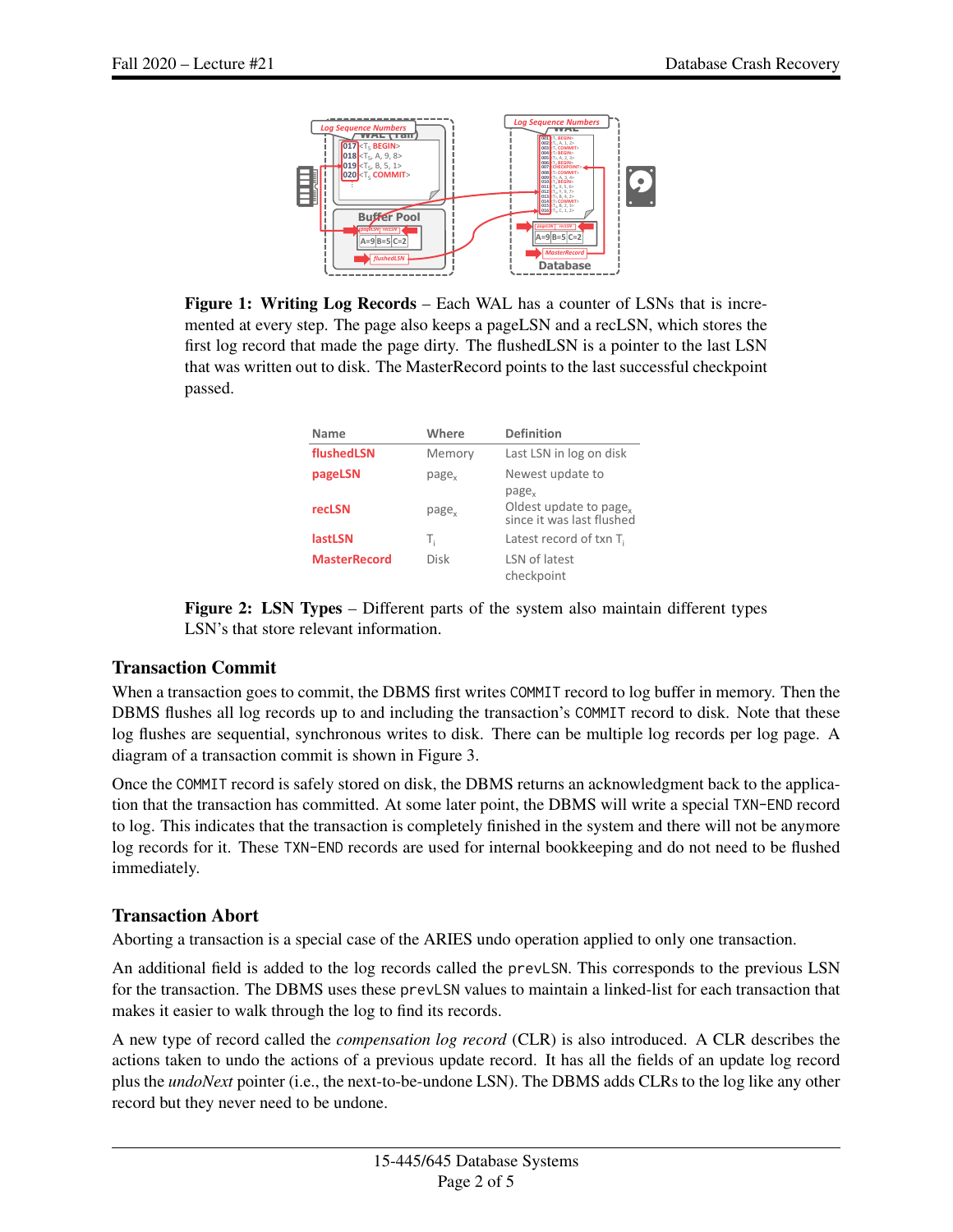1

<span id="page-2-0"></span>

Figure 3: Transaction Commit – After the transaction commits (015), the log is flushed out and the flushedLSN is modified to point to the last log record generated. At some later point, a transaction end message is written to signify in the log that this transaction will not appear again.

<span id="page-2-1"></span>To abort a transaction, the DBMS first appends a ABORT record to the log buffer in memory. It then undoes the transaction's updates in reverse order to remove their effects from the database. For each undone update, the DBMS creates CLR entry in the log and restore old value. After all of the aborted transaction's updates are reversed, the DBMS then writes a TXN-END log record. A diagram of this is shown in [Figure 4.](#page-2-1) 1



Figure 4: Transaction Abort - The DBMS maintains an LSN and prevLSN for each log record that the transaction creates. When the transaction aborts, all of the previous changes are reversed. After the log entries of the reversed changes make it to disk, the DBMS appends the TXN-END record to the log for the aborted transaction.

# 4 Checkpointing

The DBMS periodically takes *checkpoints* where it writes the dirty pages in its buffer pool out to disk. This is used to minimize how much of the log it has to replay upon recovery.

The first two blocking checkpoint methods discussed below pause transactions during the checkpoint process. This pausing is necessary to ensure that the DBMS does not miss updates to pages during the checkpoint. Then, a better approach that allows transactions to continue to execute during the checkpoint but requires the DBMS to record additional information to determine what updates it may have missed is presented.

### Blocking Checkpoints

The DBMS halts the execution of transactions and queries when it takes a checkpoint to ensure that it writes a consistent snapshot of the database to disk. The is the same approach discussed in previous lecture:

• Halt the start of any new transactions.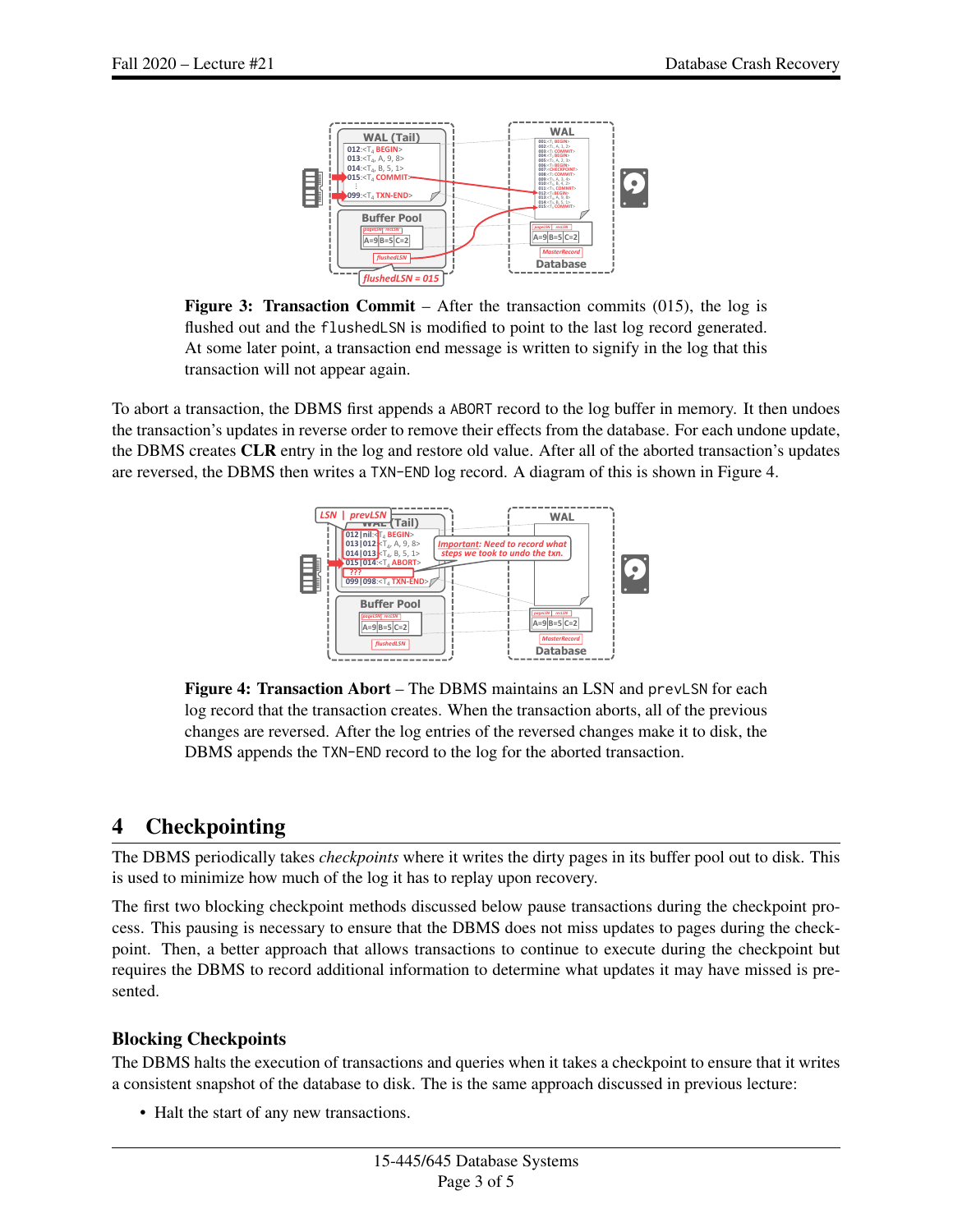- Wait until all active transactions finish executing.
- Flush dirty pages to disk.

### Slightly Better Blocking Checkpoints

Like previous checkpoint scheme except that you the DBMS does not have to wait for active transactions to finish executing. The DBMS now records the internal system state as of the beginning of the checkpoint.

- Halt the start of any new transactions.
- Pause transactions while the DBMS takes the checkpoint.

Active Transaction Table (ATT): The ATT represents the state of transactions that are actively running in the DBMS. A transaction's entry is removed after the DBMS completes the commit/abort process for that transaction. For each transaction entry, the ATT contains the following information:

- transactionId: Unique transaction identifier
- status: The current "mode" of the transaction (Running, Committing, Undo Candidate).
- lastLSN: Most recent LSN written by transaction

Dirty Page Table (DPT): The DPT contains information about the pages in the buffer pool that were modified by uncommitted transactions. There is one entry per dirty page containing the recLSN (i.e., the LSN of the log record that first caused the page to be dirty).

### Fuzzy Checkpoints

A *fuzzy checkpoint* is where the DBMS allows other transactions to continue to run. This is what ARIES uses in its protocol.

The DBMS uses additional log records to track checkpoint boundaries:

- <CHECKPOINT-BEGIN>: Indicates the start of the checkpoint.
- <CHECKPOINT-END>: When the checkpoint has completed. It contains the ATT + DPT.

# 5 ARIES Recovery

The ARIES protocol is comprised of three phases. Upon start-up after a crash, the DBMS will execute the following phases as shown in [Figure 5:](#page-4-1)

- 1. Analysis: Read the WAL to identify dirty pages in the buffer pool and active transactions at the time of the crash. At the end of the analysis phase the *ATT* tells the DBMS which transactions were active at the time of the crash. The *DPT* tells the DBMS which dirty pages might not have made it to disk.
- 2. Redo: Repeat all actions starting from an appropriate point in the log.
- 3. Undo: Reverse the actions of transactions that did not commit before the crash.

#### Analysis Phase

Start from last checkpoint found via the database's MasterRecord *LSN*.

- 1. Scan log forward from the checkpoint.
- 2. If the DBMS finds a TXN-END record, remove its transaction from ATT.
- 3. All other records, add transaction to ATT with status UNDO, and on commit, change transaction status to COMMIT.
- 4. For UPDATE log records, if page  $P$  is not in the DPT, then add  $P$  to DPT and set  $P$ 's recLSN to the log record's *LSN*.